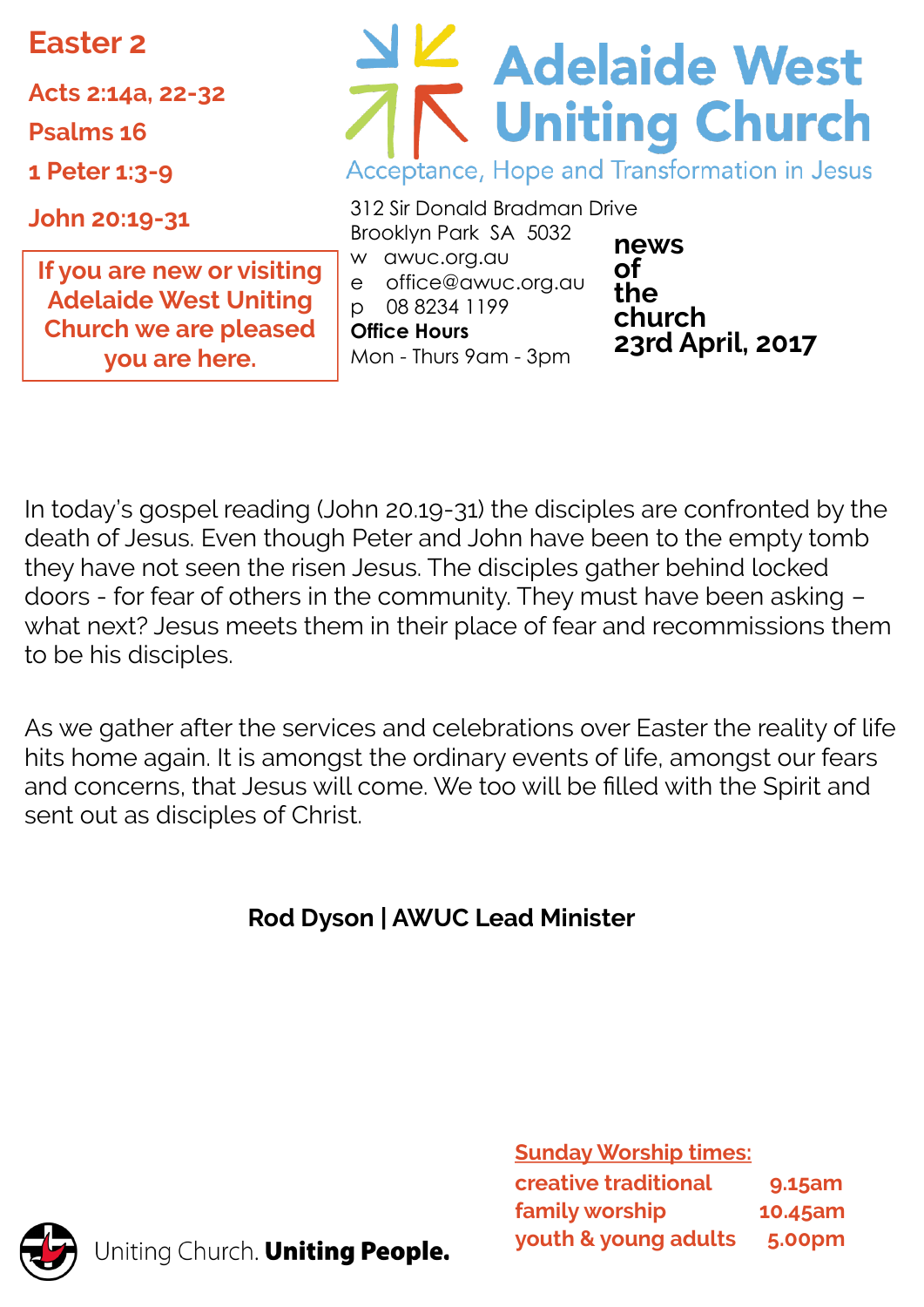

#### **Welcome to Worship,**

Kids' Space is on "school holidays" and there are activities planned for the children both today and 30<sup>th</sup> April . The regular Kids' Space program will resume on May 7<sup>th</sup>. .

> **Blessings Lorraine, Children and Families Pastor.**

# **A place to belong, learn to believe in & become like Jesus**

**Engage Youth - Friday 28th April**

#### **See you next week!**

Engage Youth is on break for the school holidays this week, but we'll be back at Adelaide West next week to kick off term 2 (5th of May). Any questions? Please contact Jack: 0433 763 908 or [youth@awuc.org.au](mailto:youth@awuc.org.au)

# **Jack Harington | Adelaide West Uniting Church**

#### **Dianne Holden Commissioning Service**

Thursday 4 May, 7:00pm Rosefield UC, 2 Carlton Street Highgate All welcome!

#### **Next Preaching Series**

From the first Sunday in May we will focus on relational evangelism. This will be a down to earth series focusing on God's call for us to share our faith, our own experience of God and how to live in a way that points to who God is. It will not be about being skilled evangelists but speaking from what we know. On Pentecost Sunday (June  $4^{th}$ ) we will conclude the series by focusing on the gift of the Spirit and being sent out to share God's love in our homes, work places and neighbourhoods.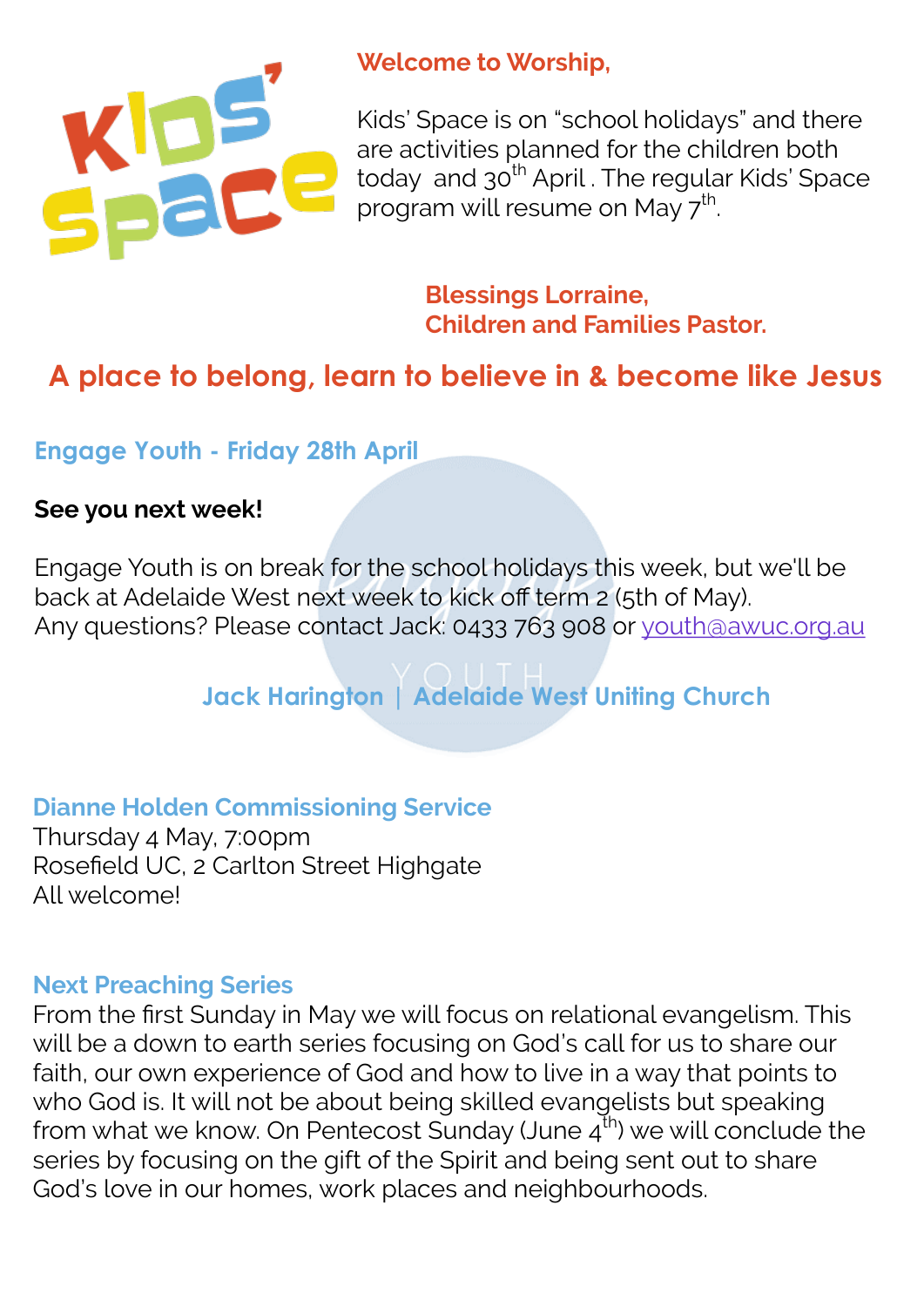### **Save the date – all interested in worship leading**

On the  $7<sup>th</sup>$  of June from 7-9pm there will be a worship leading workshop at Adelaide West. It will be led by Rev Linda Driver and Ann Phillips.

**AWUC AGM meeting** will be held here on Sunday 28th May at 1:30pm. There are 4 positions that need to be filled for Church Council from June, that will be voted for at that meeting. Nomination forms are available. The last day for nominations is Tuesday 2nd May to allow time for profiles to be produced.

Please prayerfully consider who may fill these positions.

Have you signed up to the '40 days of prayer' devotional? Uniting Church SA Moderator, Rev Sue Ellis is releasing a daily devotion for the 40th anniversary of the Uniting Church in Australia. The daily devotion will contain a short reflection and prayer and begins on Sunday 14 May. Add your name and email address to the subscriber list here: <http://bit.ly/2nTtYai>

## **Mother's day stalls**

Once again there will be both a craft and plant stall between the morning services on **Sunday 7th May** in preparation for Mother's day the following Sunday. Please remember this important fundraising opportunity and bring some spending money that day.

# **Pasty bake!!!**

We are trialing a few different things this year.

- We now have order forms available from the office, on the foyer stand or from Pam Young - or you can still phone orders to the office or to Pam Young 8352 5230.
- We have a roster/sign up sheet in the foyer to help with knowing how many helpers we will have each day. Please sign up for the days you are available.

We are taking orders NOW. Pasties \$3.50 Pasty Plates \$11.00 Every Friday & Saturday in May and the first Friday & Saturday of June.